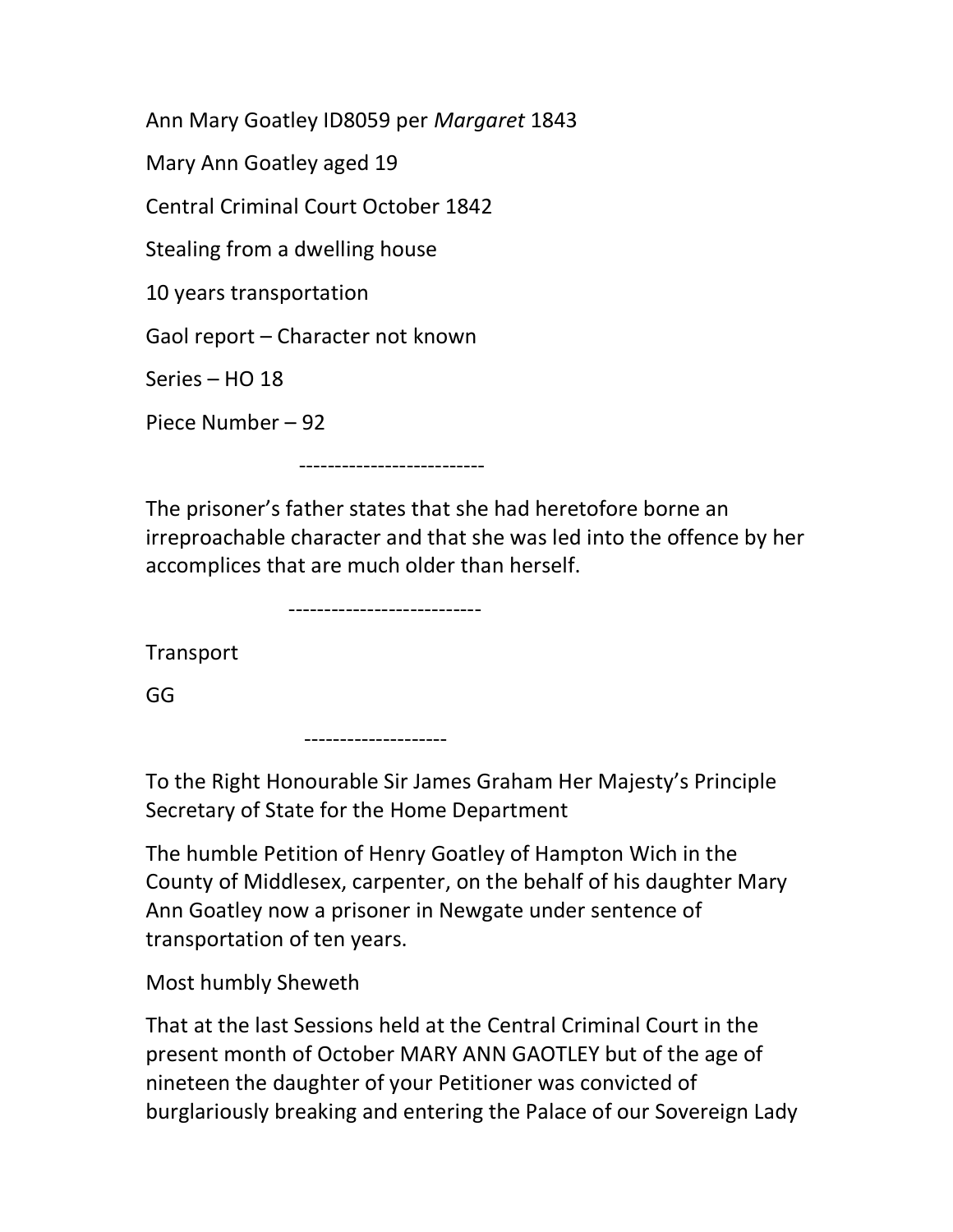the Queen at Hampton Court and stealing there from a quantity of silver Place of the value of £30 the property of Mrs Caroline Hamilton Sheridan and also of stealing a quantity of wearing apparel from out of the same Palace the property of Lady Salina Dufferine.

Included in the same indictment were one a HENRY GROVER aged 30 years and MARTHA his wife aged 31 years who were convicted of the same offence and one SUSAN [HOSTER] aged 67 years who was charged with receiving the above mentioned property knowing the same to have been stolen but she was acquitted by the Jury.

That your Petitioner's daughter is but 19 years of age whereas the prisoners HENRY and MARTHA GROVER are approaching double that.

That your Petitioner's daughter has borne an irreproachable character from her childhood downwards to the time of the commission of this offence as well be seen by the letter in the handwriting and under the seal of Doctor INGLIS which accompanies this memorial as well as the numerous signatures of various respectable Gentlemen attached hereto.

That your Petitioner's daughter as will be seen also by reference to such letter was in the service of the before mentioned Doctor INGLIS for the period of three years and nine months during the whole of which time she conducted herself in every respect to his most perfect satisfaction so much so that he had himself spontaneously increased her wages.

That your Petitioner's daughter left the service of Doctor INGLIS so recently as the 31<sup>st</sup> August 1841 but little more than 12 months since, and that the cause of so leaving his service was not by his the Doctor's wish but that she was induced to do so from an idea that s Cooks situation was more suitable to her and that upon so leaving the Doctor's service she went into the County to pass a short time with a relation as a holiday previously to entering into a fresh situation and upon returning from such relatives she engaged herself with the Prosecution Mrs CAROLINE HAMILTON SHERIDAN as Cook in whose service she remained up to the present time.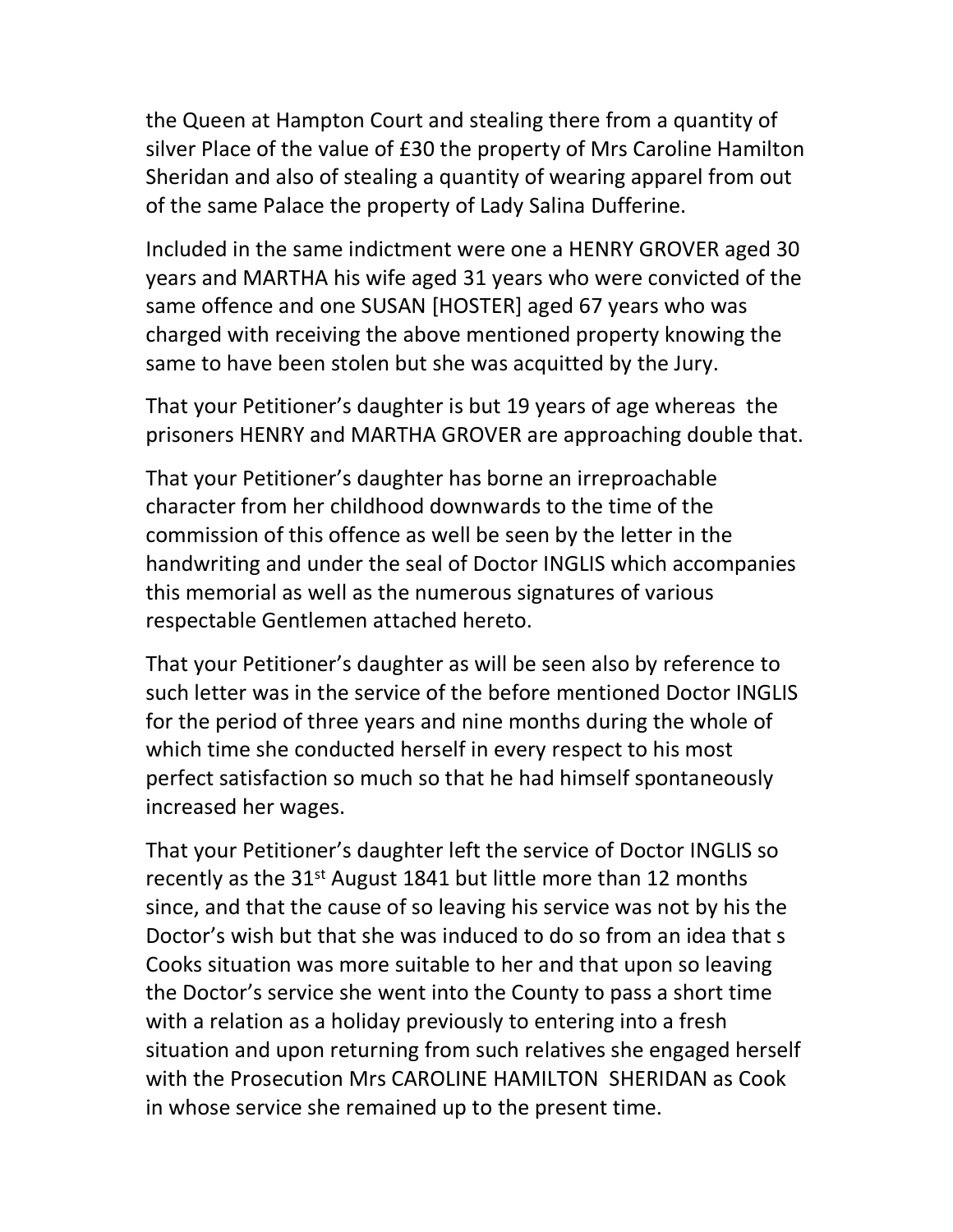That your Petitioner is firmly convinced that from the conduct of his daughter from her childhood she never would have been in her present disgraceful situation had she not been instigated by the wicked practices of persons more dangerous, designing and experienced then herself, by who arts she is now the victim and in who hands the instrument employed in the commission of this offence, in fact that she had been completely the tool working under the direction of the more aged prisoners GROVER and his wife.

That your Petitioner most humbly submits that this statement is no idle supposition upon his part but is fully proved by the previous good character of the prisoner and the short time that has lapsed since her leaving the service of the highly respectable Gentleman who so kindly has given his Testimonial in her favour which is so very sho0rt that it seems hardly probably that any person could so far commit herself as the prisoner appears to have done had she not been most subtlely practiced upon by others.

Your Petitioner therefore most humbly prays your Lordship to Take the case of his unfortunate daughter into your most serious and merciful consideration, that you will consider especially her youth, her previous good character and the strong probability that she has not committed this offence from natural depravity on her part but rather that she had been led away by the artful inducements and temptation of persons experienced and well practiced in the ways of [ ]and under much consideration your Lordship will in your mercy recommend to her Majesty that the prisoner's sentence be so far commuted that at the least she may be allowed to remain in this Country.

And your petitioner as in duty bound will ever pray. Henry Goatley Hampton Wich

--------------------

John Collins William James Thomas Russell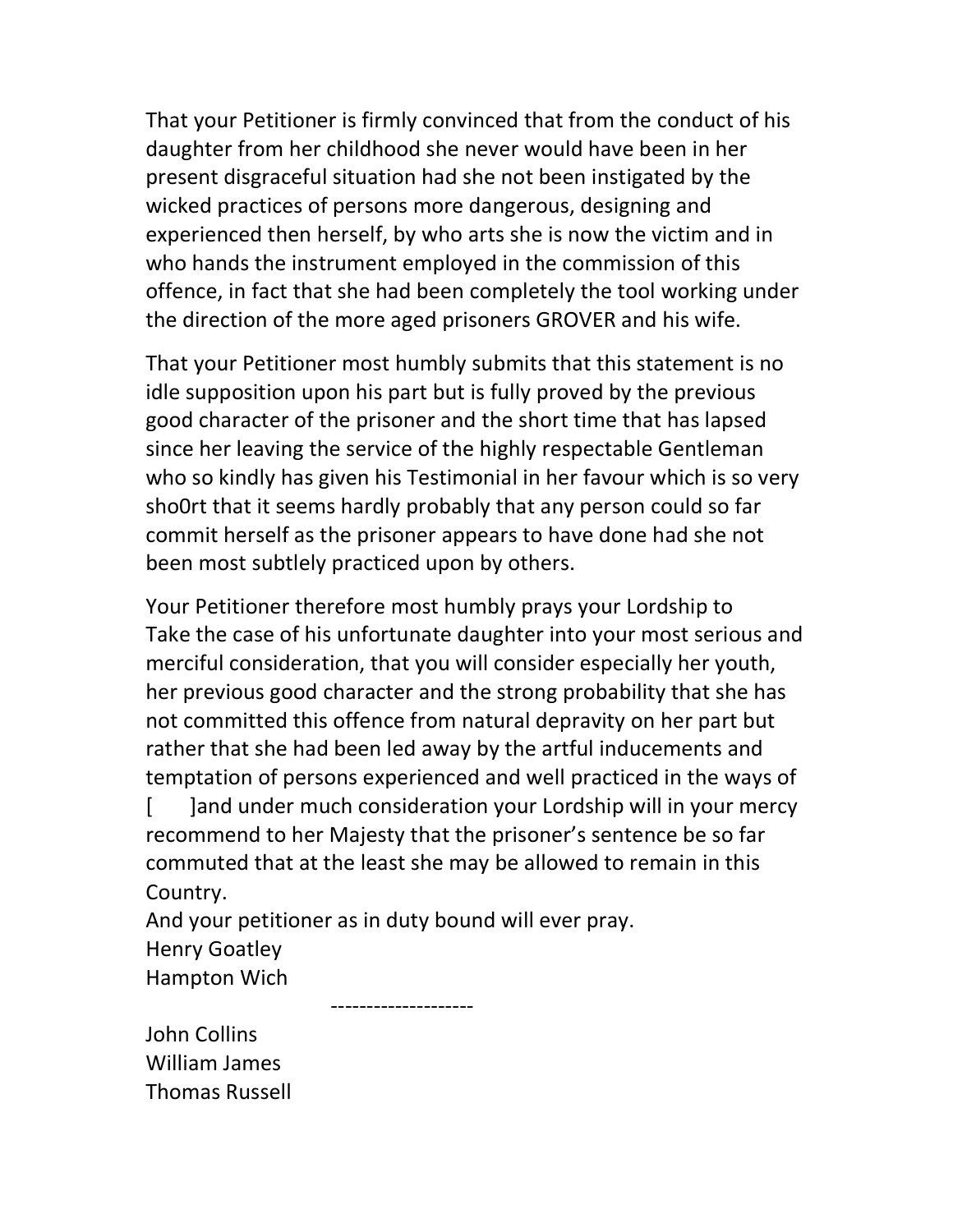And a further 17 signatures.

---------------------

2<sup>nd</sup> Application

Miss Neave on behalf of the Ladies Committee recommend the Penitentiary.

-------------------

--------------------

Refuse GG

Thurlow Lodge Clapham 21st November 1842

Miss Neave presents her complements to Sir James Graham and begs to inform his that she took the liberty of calling upon him this morning under the idea that it would occupy his time to hear than to read the following statement which as a Prison Visitor she feels it her duty to make.

The case of Mary Ann Goatley aged 19 who prays to be suffered to remain n England and to endure her sentence in the General Penitentiary has been fully entered into by Mrs Fry and those Ladies who are regular attendants on the prisoners, Miss Neaves has beside known every circumstance of M.A.G's previous life and education which were very respectable and her character until the present previous offence irreproachable – it appears very evident that the woman who induced her to rob Mrs Sheridan had long been using very wicked arts until she brought the thing to pass she desired. Miss Neaves has too much experience in the sad deteriorating effects of a Convict Ship and the subsequent fate of female convicts when they reach their destination, no to endeavour at least to retain a virtuous girl in England and to wish to secure for her the admirable seclusion attended with instruction and employment of the Millbank Penitentiary - M.A.G has also a home to go to when the term of this imprisonment expires whereas many poor prisoner are obliged on their discharge top return to the haunts of vice from whence they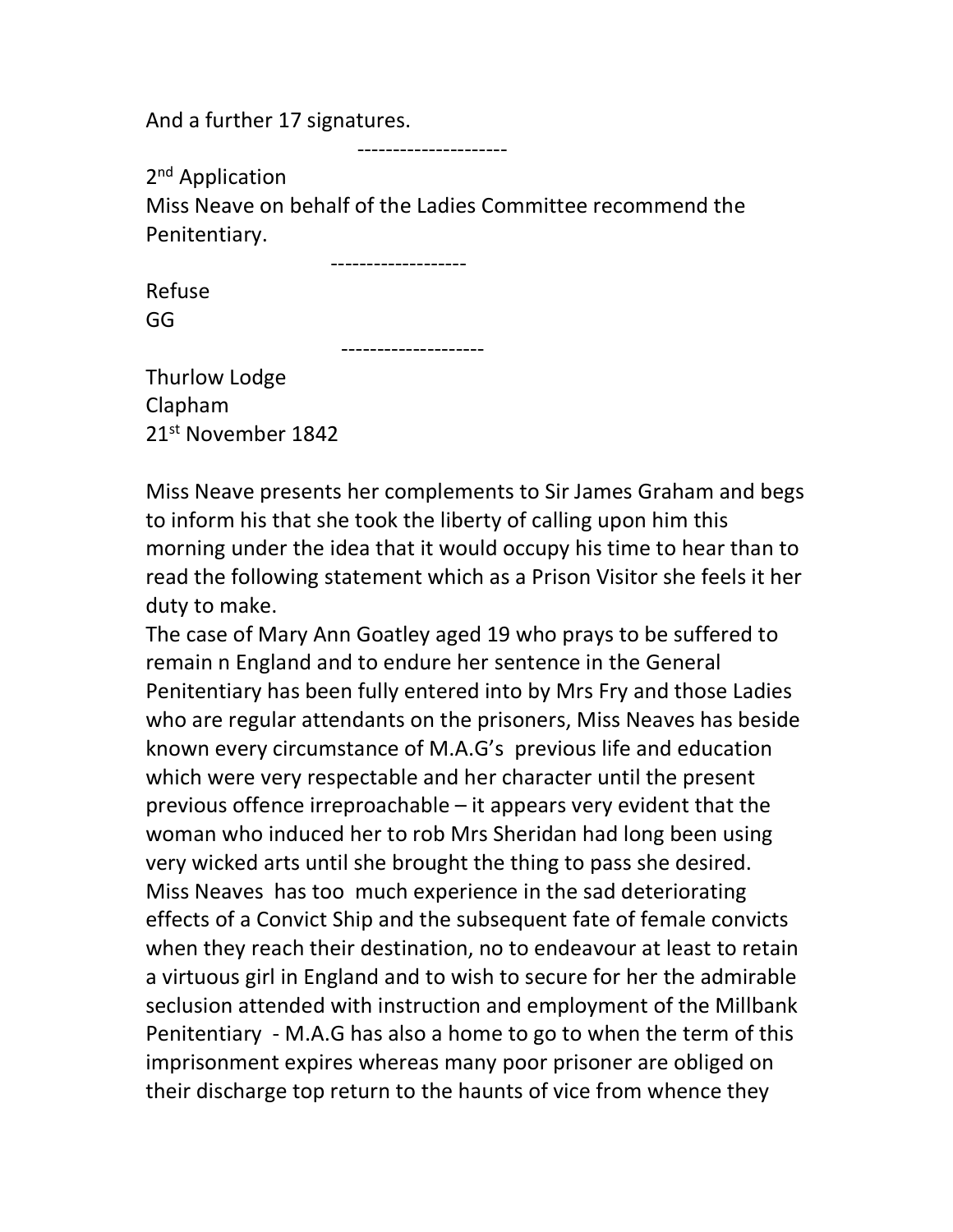were taken in which case the sentence of transportation is not so great an evil.

Miss Neaves trusts Sir James Graham will excuse her intruding upon him, she had Mrs Fry's full approbation of the poor girls Petition and being besides a regular visitor at Millbank she knows that the end contemplated in the punishment of offenders is there, secured as far as human means can avail.